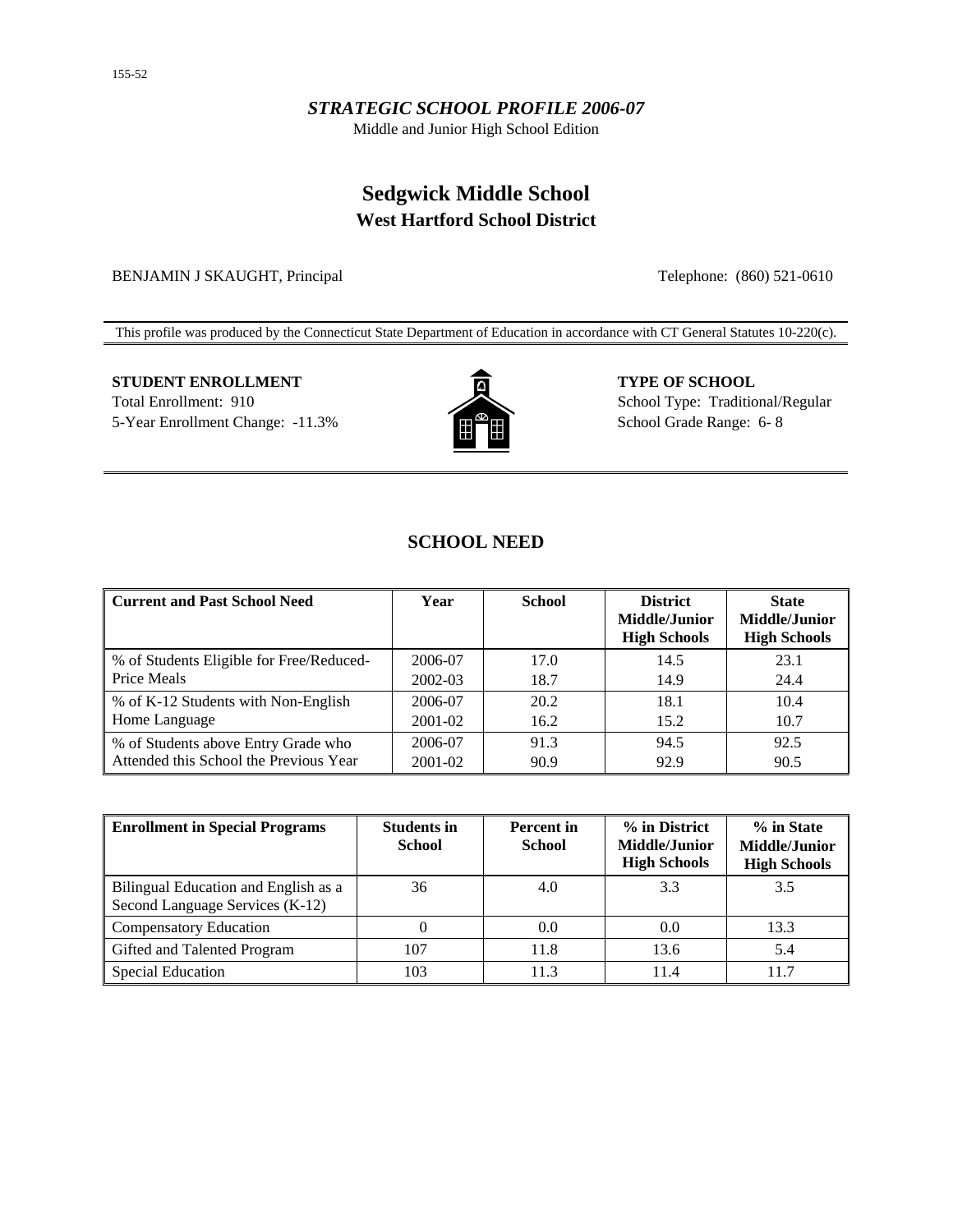| <b>Race/Ethnicity</b> | <b>Number</b> | Percent | <b>STUDENT RACE/ETHNICIT</b>           |
|-----------------------|---------------|---------|----------------------------------------|
| American Indian       |               | (0.4)   |                                        |
| Asian American        | 85            | 9.3     |                                        |
| <b>Black</b>          | 105           | 11.5    | <b>Total Minority 2006-07</b><br>37.7% |
| Hispanic              | 149           | 16.4    | <b>Total Minority 2001-02</b><br>33.1% |
| White                 | 567           | 62.3    |                                        |

### **Race/Ethnicity Number Percent STUDENT RACE/ETHNICITY**

| <b>Total Minority 2006-07</b> | 37.7% |
|-------------------------------|-------|
| <b>Total Minority 2001-02</b> | 33.1% |

#### **EFFORTS TO REDUCE RACIAL, ETHNIC, AND ECONOMIC ISOLATION**

Below is the description submitted by this school of how it provides educational opportunities for its students to interact with students and teachers from diverse racial, ethnic, and economic backgrounds.

Sedgwick Middle School is committed to closing the achievement gap by reducing racial, ethnic and economic isolation. To achieve this goal, Sedgwick partnered with the Amistad Academy, a charter school in New Haven with a proven record in closing the achievement gap. During the course of the year, teams of teachers visited the Amistad Academy and brought back ideas they felt could be incorporated into a suburban public school setting. The staff of the school has come together to identify key practices they have in common that promote academic excellence for all students. Their efforts have resulted in higher achievement scores, a closing of the achievement gap, and greater recognition and participation of under-represented student groups in award ceremonies and school activities. Additional activities that support this effort include a school-wide mentoring program for at-risk students, faculty volunteers at HANOC (a neighborhood community center to provide homework assistance), an inter-district Riverto-the-Sea program and after-school clubs for step team, cartooning, knitting and crocheting and a science program on energy conservation, all of which attract a diverse population of students. A sixth grade welcoming barbecue and "Tour of the Americas" project brings families together who are representative of our student population. African drum and dance is taught as part of our music program, and "Gifts of Music" is a program that provides free private lessons to minority students. Our ESOL program sponsors a "Culture Day" with day long activities in all classrooms and an evening program where both students and parents participate in a celebration. In addition, guest speakers on storytelling and the struggles in Darfur have encouraged students to become socially involved and aspire to contribute their skills and talents toward improving our society.

#### **SCHOOL RESOURCES**

| l Time*<br><b>Instructional T</b>   | School | <b>District Middle/Jr</b> | <b>State Middle/Jr</b> |  |
|-------------------------------------|--------|---------------------------|------------------------|--|
| Total Hours of Instruction Per Year | .005   | 1.010                     | .016                   |  |

\*State law requires at least 900 hours for grades 1 through 12 and full-day kindergarten, and 450 hours for half-day kindergarten.

| <b>TECHNOLOGY</b> | % of Classrooms, Libraries, and<br><b>Laboratories Wired for:</b> | <b>School</b> | <b>District</b><br>Middle/Jr | <b>State</b><br>Middle/Jr |
|-------------------|-------------------------------------------------------------------|---------------|------------------------------|---------------------------|
|                   | Video                                                             | 100.0         | 100.0                        | 77.8                      |
|                   | Voice                                                             | 100.0         | 100.0                        | 77.5                      |
|                   | Internet Access                                                   | 100.0         | 100.0                        | 99.3                      |
|                   | Multi-Room Network (LAN)                                          | 100.0         | 100.0                        | 80.9                      |

| Computers                                          | <b>School</b> | Dist Mid/Jr | <b>State Mid/Jr</b> |
|----------------------------------------------------|---------------|-------------|---------------------|
| # of Students Per Academic Computer                | 2.6           | 2.6         | 3.0                 |
| % of Computers that are High or Moderate Power     | 99.7          | 98.2        | 92.0                |
| % of Computers with Internet Access, All Speeds    | 100.0         | 100.0       | 98.1                |
| \% of Computers with High Speed Internet Access    | 100.0         | 100.0       | 97.5                |
| \, % of Internet Computers with Filtering Software | 100.0         | 100.0       | 99.7                |

school s not e a tional llite link.

155-52 Page 2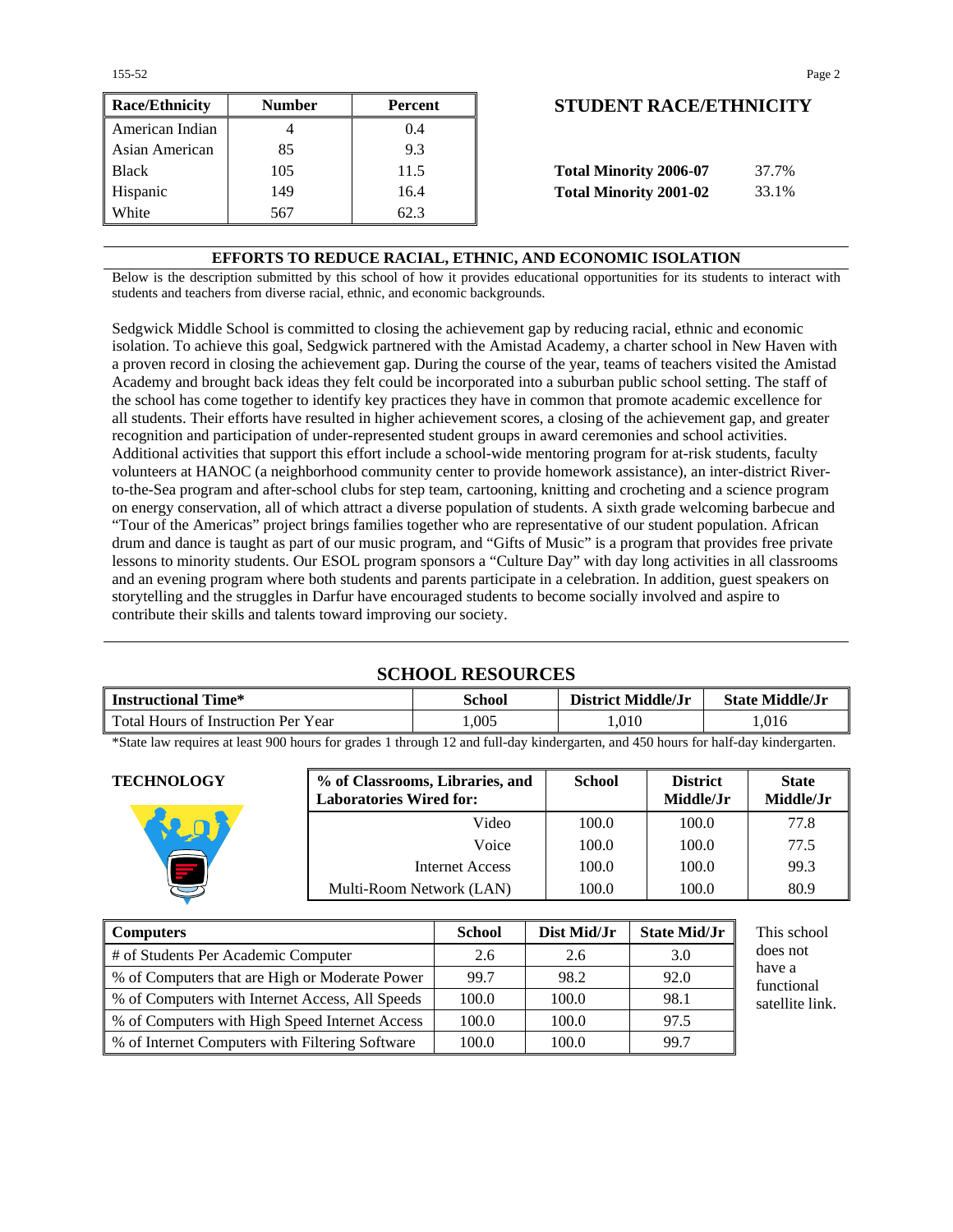#### **LIBRARY MATERIALS**

Free on-line access to periodicals, newspapers, and other resources is available to all Connecticut schools through the Connecticut Digital Library.

| <b>Print and Non-Print Materials</b>                    | <b>School</b> | Dist Mid/Jr | <b>State Mid/Jr</b> |
|---------------------------------------------------------|---------------|-------------|---------------------|
| # of Print Volumes Per Student*                         | 30.1          | 27.7        | 20.1                |
| % of Print Volumes Purchased in<br>the Last Three Years | 21.6          | 27.4        | 13.1                |
| # of Print Periodical Subscriptions                     | 46            | 34.7        | 27.8                |
| # of Non-Print Materials                                | 783           | 657.7       | 520.6               |

\*Because a certain number of volumes are needed for a library of adequate breadth and depth, a small school may need a higher number of volumes per student.

#### **STAFFING RESOURCES**

| <b>Average Class Size</b> |             | <b>School</b> | <b>District</b><br><b>State</b> |      | Library/Media Staff              | 1.0  | 1.5  |
|---------------------------|-------------|---------------|---------------------------------|------|----------------------------------|------|------|
| Gr. 5                     | 2006-07     | N/A           | N/A                             | N/A  | Counselors, Social Workers,      | 5.5  | 5.8  |
|                           | $2001 - 02$ | N/A           | N/A                             | N/A  | and School Psychologists         |      |      |
| Gr. 7                     | 2006-07     | 18.1          | 19.3                            | 20.8 | <b>Other Professionals</b>       | 2.9  | 3.4  |
|                           | 2001-02     | 22.1          | 22.0                            | 21.9 | # of Non-Certified Instructional | 14.0 | 12.0 |

| <b>G RESOURCES</b> |               |                 | <b>School Staff Count</b><br><b>Full-Time Equivalent</b> | 2006-07 | 2005-06                          |      |      |
|--------------------|---------------|-----------------|----------------------------------------------------------|---------|----------------------------------|------|------|
|                    |               |                 | # of Certified Staff                                     |         |                                  |      |      |
|                    |               | <b>Teachers</b> | 76.3                                                     | 80.3    |                                  |      |      |
|                    |               | Administrators  | 3.0                                                      | 3.0     |                                  |      |      |
|                    |               |                 | Department Chairs                                        | 2.3     | 1.7                              |      |      |
| lass Size          | <b>School</b> | <b>District</b> | <b>State</b>                                             |         | Library/Media Staff              | 1.0  | 1.5  |
| 2006-07            | N/A           | N/A             | N/A                                                      |         | Counselors, Social Workers,      | 5.5  | 5.8  |
| 2001-02            | N/A           | N/A             | N/A                                                      |         | and School Psychologists         |      |      |
| 2006-07            | 18.1          | 19.3            | 20.8                                                     |         | <b>Other Professionals</b>       | 2.9  | 3.4  |
| 2001-02            | 22.1          | 22.0            | 21.9                                                     |         | # of Non-Certified Instructional | 14.0 | 12.0 |

| Professional Staff Race/Ethnicity                              | 2006-07       | 2005-06         | 2001-02      |
|----------------------------------------------------------------|---------------|-----------------|--------------|
| % Minority                                                     | 11.8          | 12.5            | 10.8         |
| <b>Professional Staff Experience and Training</b>              | <b>School</b> | <b>District</b> | <b>State</b> |
|                                                                |               | Middle/Jr       | Middle/Jr    |
| Average Years of Experience in Connecticut and Other Locations | 13.2          | 13.0            | 14.4         |
| ■ % with Master's Degree or Above                              | 80.4          | 82.3            | 78.8         |

## **SCHOOL PROCESSES**

| <b>Selected Subject Areas, Grade 8</b> | <b>Estimated Hours of Instruction Per Year</b> |                 |              | Computer/                             |
|----------------------------------------|------------------------------------------------|-----------------|--------------|---------------------------------------|
|                                        | <b>School</b>                                  | <b>District</b> | <b>State</b> | <b>Technology</b><br><b>Supported</b> |
| Art                                    | 47                                             | 46              | 38           | No                                    |
| <b>Computer Education</b>              | $\mathbf{0}$                                   | $\Omega$        | 21           | N/A                                   |
| <b>English Language Arts</b>           | 142                                            | 138             | 169          | Yes                                   |
| Family and Consumer Science            | $\theta$                                       | $\overline{0}$  | 15           | N/A                                   |
| Health                                 | 47                                             | 53              | 24           | Yes                                   |
| <b>Mathematics</b>                     | 142                                            | 138             | 149          | <b>Yes</b>                            |
| Music                                  | 87                                             | 95              | 56           | Yes                                   |
| Physical Education                     | 47                                             | 53              | 55           | N <sub>0</sub>                        |
| Reading                                | 60                                             | 20              | 98           | No                                    |
| Science                                | 142                                            | 138             | 144          | Yes                                   |
| <b>Social Studies</b>                  | 142                                            | 138             | 144          | Yes                                   |
| <b>Technology Education</b>            | 47                                             | 46              | 25           | Yes                                   |
| <b>World Languages</b>                 | 142                                            | 138             | 97           | Yes                                   |

E indicates elective, I indicates integrated courses.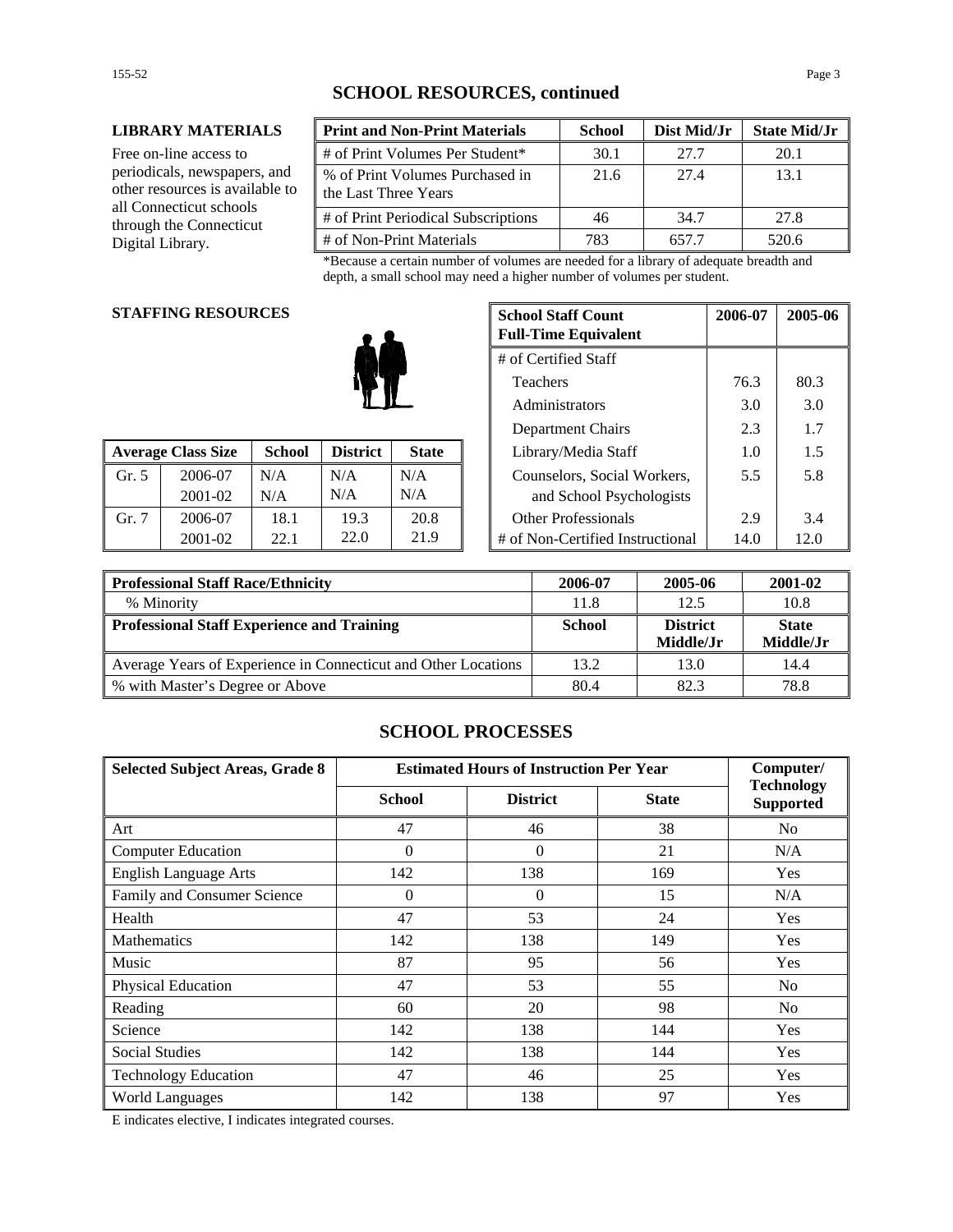#### **SCHOOL PROCESSES, continued**

| <b>Enrollment in Selected High School Level Courses</b> |         |               |                 |              |  |
|---------------------------------------------------------|---------|---------------|-----------------|--------------|--|
| % Gr. 8 Students Taking                                 |         | <b>School</b> | <b>District</b> | <b>State</b> |  |
| <b>High School</b>                                      | 2006-07 | 38.7          | 41.7            | 30.1         |  |
| Level Math                                              | 2001-02 | 31.3          | 38.5            | 26.8         |  |
| World                                                   | 2006-07 | 83.6          | 82.2            | 46.8         |  |
| Languages                                               | 2001-02 | 86.3          | 87.6            | 41.5         |  |



| <b>Types of Remedial Instructional Services</b><br><b>Provided to Students Lacking Basic Skills</b> | Available in<br><b>Mathematics</b> | Available in<br><b>Language Arts</b> |
|-----------------------------------------------------------------------------------------------------|------------------------------------|--------------------------------------|
| <b>Pull-Out Instruction</b>                                                                         | Yes                                | Yes                                  |
| In-Class Tutorial                                                                                   | Yes                                | Yes                                  |
| After School Program                                                                                | Yes                                | Yes                                  |
| Summer School (2006)                                                                                | Yes                                | Yes                                  |
| Other                                                                                               | Yes                                | N <sub>0</sub>                       |

| <b>Student and Teacher Statistics</b>                                                    | School | District Mid/Jr | <b>State Mid/Jr</b> |
|------------------------------------------------------------------------------------------|--------|-----------------|---------------------|
| % of Students Retained in Grade after 2005-06 School Yr                                  | 0.2    |                 |                     |
| Teacher Attendance, 2005-06: Average # of Days Absent<br>Due to Illness or Personal Time |        | 6.7             |                     |
| % Certified Staff Assigned to Same School the Previous Yr                                | 79.4   | 77 6            | 85.6                |

#### **HOME AND SCHOOL COMMUNICATION AND SUPPORT**

The following narrative was submitted by this school.

Sedgwick Middle School strongly supports good communication between the home and school. Traditional means of keeping in touch with parents include weekly mailings from the interdisciplinary teams, a monthly newsletter from the school/PTO, phone calls home from teachers, a homework hotline where parents can retrieve students' current homework assignments, mandatory and voluntary parent conferences, and when needed, parent signatures acknowledging receipt of information carried home by students. Current technology has allowed even greater and more rapid communication home through e-mail and website access. Many teachers utilize e-mail to keep in touch with parents. The school website contains a section where student homework assignments can be posted, and several listservs are available to parents who wish to receive immediate notice of events and activities as they are posted. A Home School Liaison works closely with our Hispanic community to ensure that homes where Spanish is the primary language are kept informed of school events. Both our liaison and chair of our guidance department are fluent in Spanish and make a special effort to reach out to the Latino community.

The Sedgwick staff holds a Friday morning coffee and dress-down day, collecting donations for participation. The funds collected are used for scholarships for our students needing financial assistance.

Parents are also a valuable resource to our students. In addition to helping chaperone field trips, school dances and classroom activities, parents volunteer as mentors to students who need assistance in math and help supervise our writing lab. College students majoring in education at a local university also receive field experience by working with teachers and assisting in the writing lab. Parents also support the school by making contributions to the Foundation for West Hartford Public Schools. Their fundraising has provided competitive grants to schools in West Hartford. Sedgwick has succeeded in being awarded grants that include an "Author-in-Residence Program," technology grants, "Spanish for Spanish speaking students," and numerous other projects that impact our instructional programs.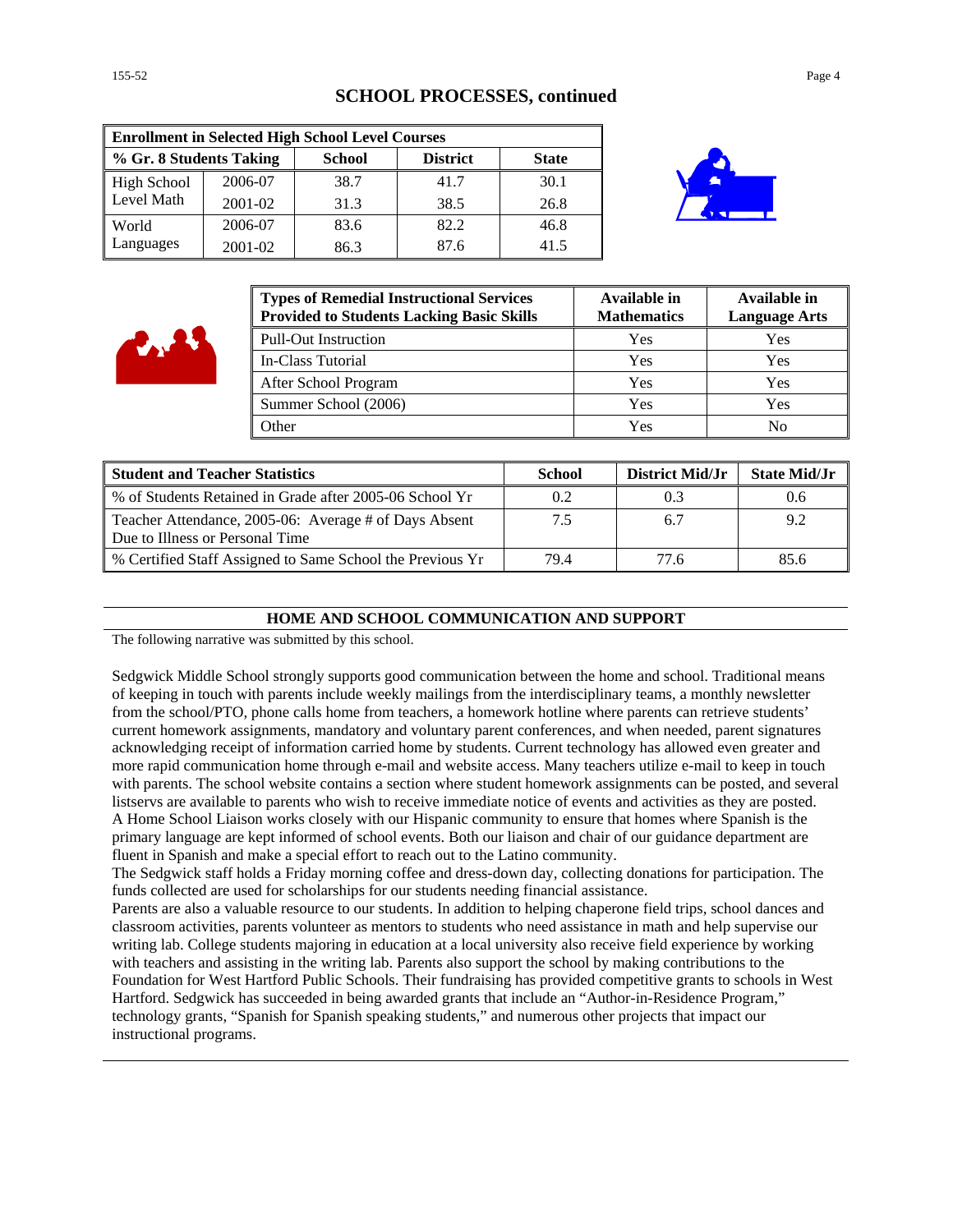### **STUDENT PERFORMANCE**

**Connecticut Mastery Test, Fourth Generation, % Meeting State Goal.** The Goal level is more demanding than the Proficient level, but not as high as the Advanced level, reported in the No Child Left Behind Report Cards.

|         | <b>Grade and CMT Subject</b> | <b>School</b> | <b>District</b> | <b>State</b> |             | <b>Of All Schools in State</b> |
|---------|------------------------------|---------------|-----------------|--------------|-------------|--------------------------------|
| Area    |                              |               |                 |              | Lowest $\%$ | Highest %                      |
| Grade 4 | Reading                      | N/A           | N/A             | N/A          | N/A         | N/A                            |
|         | Writing                      | N/A           | N/A             | N/A          | N/A         | N/A                            |
|         | <b>Mathematics</b>           | N/A           | N/A             | N/A          | N/A         | N/A                            |
| Grade 5 | Reading                      | N/A           | N/A             | N/A          | N/A         | N/A                            |
|         | Writing                      | N/A           | N/A             | N/A          | N/A         | N/A                            |
|         | <b>Mathematics</b>           | N/A           | N/A             | N/A          | N/A         | N/A                            |
| Grade 6 | Reading                      | 78.9          | 79.6            | 64.3         | 0.0         | 100.0                          |
|         | Writing                      | 65.8          | 72.3            | 63.0         | 0.0         | 97.5                           |
|         | <b>Mathematics</b>           | 74.6          | 76.3            | 63.9         | 0.0         | 97.4                           |
| Grade 7 | Reading                      | 75.3          | 79.0            | 65.9         | 2.7         | 97.8                           |
|         | Writing                      | 73.3          | 74.8            | 60.4         | $0.0\,$     | 95.0                           |
|         | <b>Mathematics</b>           | 66.8          | 70.0            | 60.3         | 0.0         | 97.0                           |
| Grade 8 | Reading                      | 78.3          | 78.7            | 66.6         | 2.4         | 96.2                           |
|         | Writing                      | 75.4          | 73.7            | 64.0         | 0.0         | 96.4                           |
|         | <b>Mathematics</b>           | 80.8          | 75.6            | 60.8         | 0.0         | 98.1                           |



These results reflect the performance of students with scoreable tests who were enrolled in the district at the time of testing, regardless of the length of time they were enrolled in the district. Results for fewer than 20 students are not presented.

For more detailed CMT results, go to **www.ctreports**.

To see the NCLB Report Card for this school, go to **[www.sde.ct.gov](http://www.sde.ct.gov/)** and click on "No Child Left Behind."

| Student Attendance   | School | District<br>Middle/Jr<br>High | <b>State</b><br>Middle/Jr<br>High |  |
|----------------------|--------|-------------------------------|-----------------------------------|--|
| % on October 1, 2006 | 96.9   | 97.0                          | 96.1                              |  |

| <b>Physical Fitness</b> |                       | <b>School</b> | <b>District</b> | <b>State</b> |          | <b>Of All Schools in State</b> |
|-------------------------|-----------------------|---------------|-----------------|--------------|----------|--------------------------------|
|                         | % Passing All 4 Tests |               |                 |              | Lowest % | Highest $\%$                   |
|                         | Grade 4               | N/A           | N/A             | N/A          | 0.0      | 86.6                           |
| W                       | Grade 6               | 39.0          | 30.6            | 35.5         | 0.0      | 93.8                           |
|                         | Grade 8               | 31.0          | 41.2            | 36.7         | 0.0      | 92.0                           |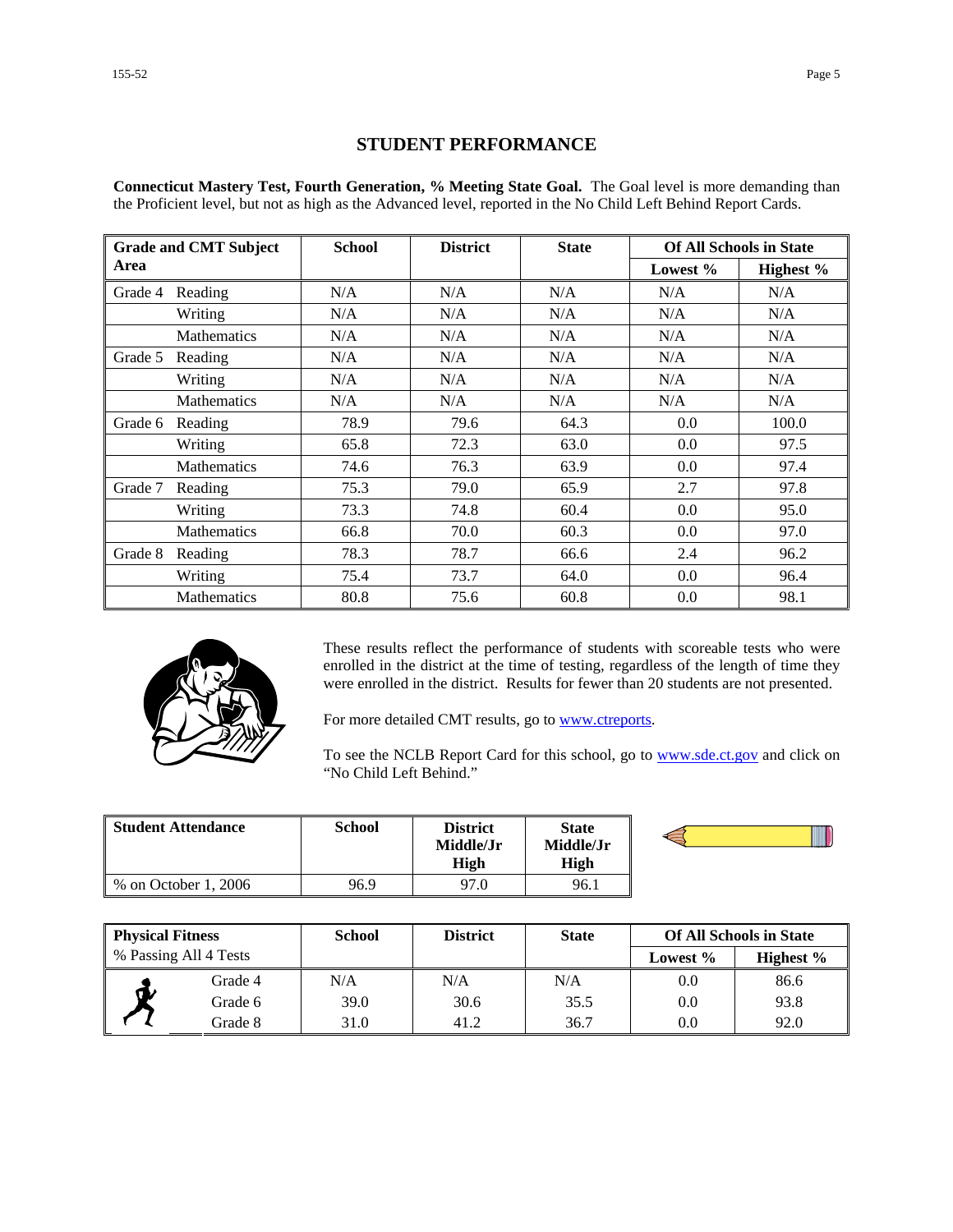The following narrative was submitted by this school.

Sedgwick students showed significant gains on this past year's CMT scores. After falling short of AYP for the past two years, Sedgwick attained "Safe Harbor" by reducing the percent of students in the sub groups of special education and economically disadvantaged that fell below proficiency in math, reading and writing. In addition, every grade level identified specific strands within the CMT where our students were the weakest and focused their efforts on improving in those areas. Gains were made in every one of those categories, some showing an increase of up to 30%. Scores in some areas of the CMT showed a significant reduction in the achievement gap. To assist some of our struggling students, a Saturday Academy was held to raise student skills in math and English. Many teams of teachers held regular Homework Centers to help students improve their academic standing. In addition to our more traditional math support classes, a "math cave" is available to students to provide additional math instruction during the day for those who need to improve their math skills. A writing lab is also available to students to use for help in completing writing assignments. Teachers in every discipline utilize a common set of instructional terms and methods when assigning open-ended questions to students.

Specific action plans are developed each year in the areas of Curriculum and Instruction, Supervision, Interim Assessments, and Time-on-Task to improve student achievement. Math and English teachers worked with their grade level teams to provide interdisciplinary support to improve skills needed by the students. Interim assessment testing data was analyzed to measure student improvement and modify instruction to meet students' needs. Grade six teams developed and implemented a school improvement plan entitled REACH (Respect, Enthusiasm, Achievement, Citizenship, and Hard Work) inspired by the program developed by the Amistad Academy. REACH is a comprehensive plan for teaching students how to be successful in school and further on in life. This initiative benefits all students by setting consistent and high academic and behavioral standards. The plan's success led to the decision for implementation of a grade 7 REACH program in 2007-2008.

#### **SUPPLEMENTAL SCHOOL INFORMATION**

The space below was optionally used by this school to describe aspects of the school not presented elsewhere in the profile.

Sedgwick offers a variety of clubs and activities designed to interest students to foster a connection to the school and help create a natural mentor relationship between the advisor of the club/activity and the student. Drama Club is open to any student who has an interest in any aspect of theater arts including acting and performing on stage as well as behind the scenes as a technician, stage crew or stage craft. Math Counts is a nation-wide competitive math coaching program open to students who wish to increase their "mathleticism." The River to the Sea Program is open to grade 7 and 8 students who collaborate with middle school students from other districts on a project to restore the salmon in the Connecticut River tributaries. The Sedgwick Scroll is an award-winning literary magazine open to students who wish to express themselves through writing and improve their written communication skills. Student Council is an elected group of students who organize activities for our students throughout the year while learning about our representative form of government. They are actively involved in many community service projects. Our Technology Students Association is part of a national organization offering opportunities for students to participate in activities, competitions and workshops covering a broad spectrum of technology. Unified Sports and Unified Theater are two programs which partner special needs students with regular education students in competitive sports and a theatrical production. Yearbook Club is open to all grade 8 students who work collaboratively to produce the school's yearbook. Our intramural sports program is open to all students at all ability levels and available on most afternoons at the close of school. We offer a variety of activities which include boys' and girls' soccer, cross country, boys' and girls' flag football, homeroom volleyball, basketball, fitness center, badminton, boys' wrestling, and softball. In addition, we have an interscholastic track and field team which is open to all students and competes against area middle schools.

To view Strategic School Profiles on the internet, go to [www.sde.ct.gov](http://www.sde.ct.gov/) and click on Connecticut Education Data and Research. Additional education data are also available at this site. For the school/district website, see **www.whps.org/schools/sedgwick/index.html**